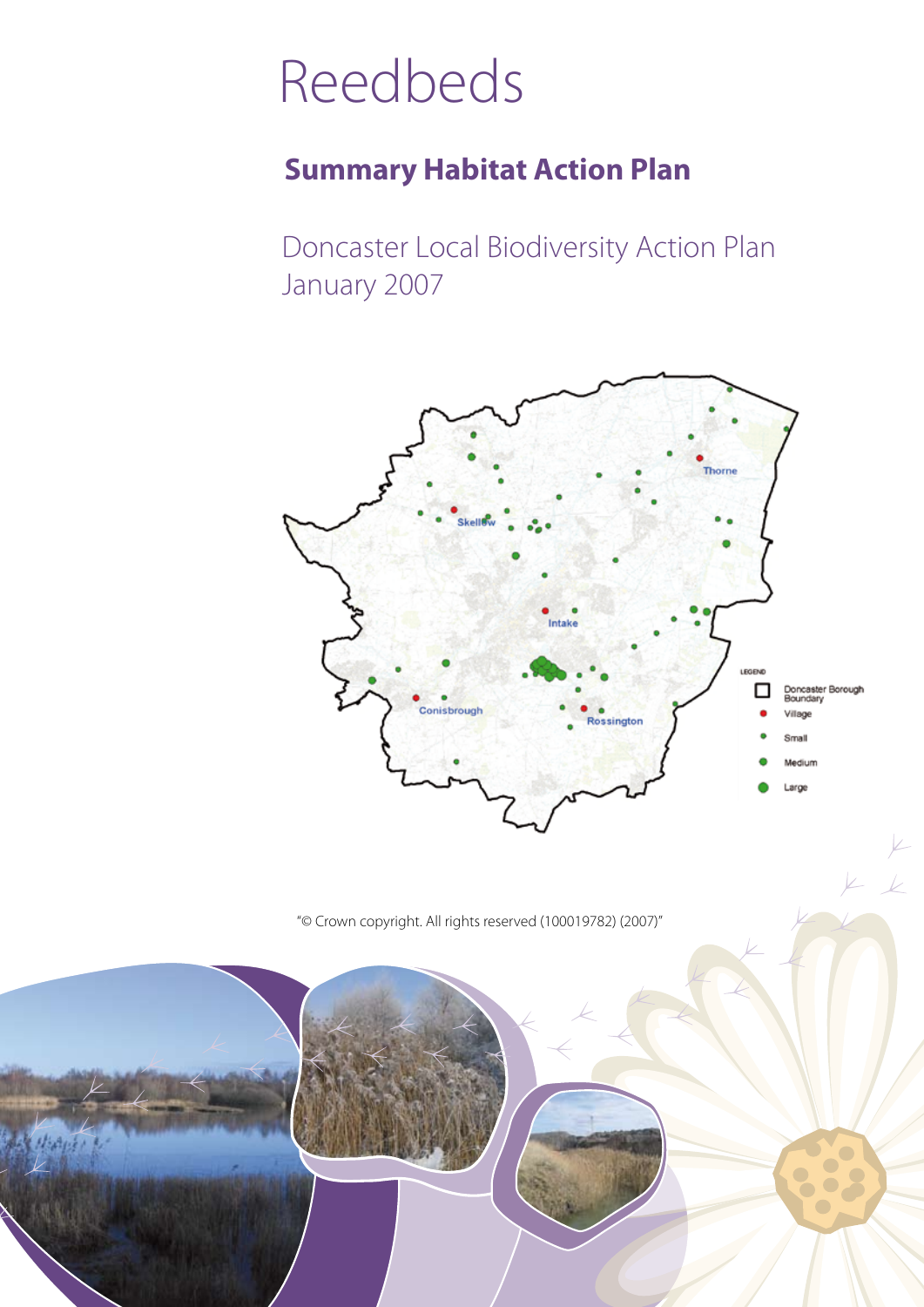#### 1 Habitat description

Reedbeds are fen or swamp habitats dominated by stands of common reed, where the water table is at, or above, the ground level for most of the year. They can support distinctive breeding bird assemblages including marsh harrier, bearded tit and bittern, but the biodiversity of a reedbed tends to be greatly influenced by its area. Reedbeds are very important roosting sites for birds such as swallows and starlings and support diverse invertebrate assemblages. Sedge warbler and reed warbler can typically be found feeding and singing amongst the dense reeds. Reedbed habitats are often closely associated with areas of open water, ditches and areas of wet grassland and carr woodland. Common reed is one of the commonest components

of transition zones between land and water and this species can occur with a wide variety of other plants.

## 2 Characteristic Species

Common reed Hemp agrimony Wild angelica Purple loosestrife Valerian

Nettle Greater willowherb Meadowsweet Cleavers Bittersweet

Hedge bindweed Reed sweet-grass False oat-grass Reed canary-grass

#### 3 Current factors causing loss or decline

- Development pressures threaten to damage reedbeds and wetland sites and sever links between open water, drains and other habitats in the surrounding countryside.
- Excessive water abstraction and land drainage causes loss of reedbed habitat and conversion to fertile arable land.
- Flooded fields created by subsidence are valuable habitats that would quickly develop into reedbeds, but opportunities for habitat creation are often lost due to the installation of new pumps or deeper drains.
- Many reedbeds are of small size and support critically small populations of key species that are dependent on this kind of habitat.
- Water quality can be adversely affected by some agricultural, industrial and quarrying operations and nutrient enrichment can change the botanical composition of reedbeds.
- Lack of management leads to a build-up of leaf litter, nutrient enrichment and speeds up the process of terrestrialisation.
- Recreational use such as water sports of reed-fringed water bodies causes disturbance to reedbed habitat.
- Landscape restoration including dredging of ponds and lakes can lead to the loss of reedbed habitats.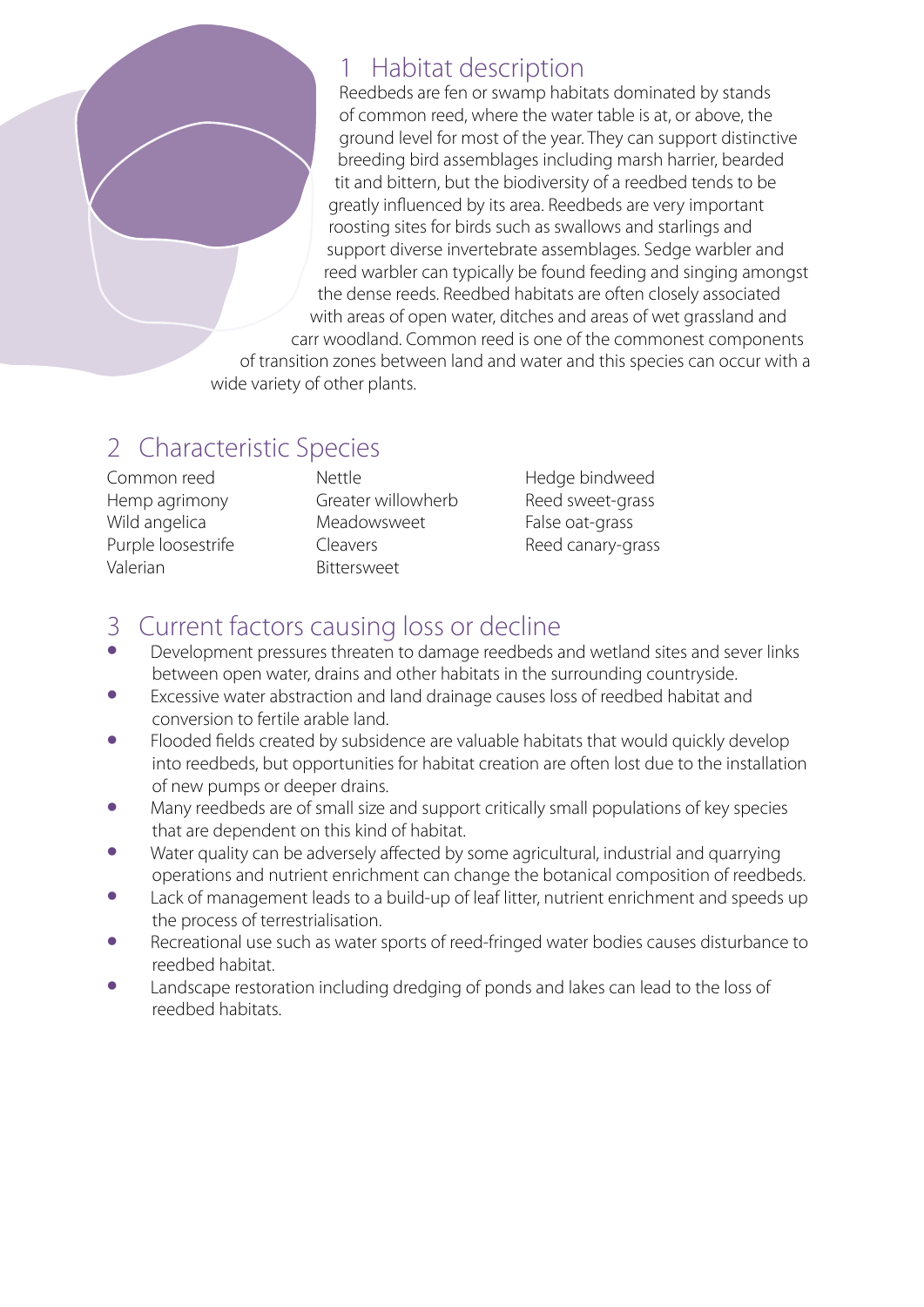## 4 Objectives, targets & proposed actions

| Objective                                                                                                                                                                                                                                                                                   | <b>Target</b>                                                                     | <b>Ref</b> | Action                                                                                                                                                                                                                                                                                                                                                                                                                                   | Lead & Partners                                                                                                                  |
|---------------------------------------------------------------------------------------------------------------------------------------------------------------------------------------------------------------------------------------------------------------------------------------------|-----------------------------------------------------------------------------------|------------|------------------------------------------------------------------------------------------------------------------------------------------------------------------------------------------------------------------------------------------------------------------------------------------------------------------------------------------------------------------------------------------------------------------------------------------|----------------------------------------------------------------------------------------------------------------------------------|
| 1) To ensure the protection<br>and maintenance of existing<br>reedbed systems.                                                                                                                                                                                                              | By 2008.                                                                          | 1.4        | Draw up a list of habitat quality<br>'indicator' species for reedbed<br>habitat, using locally held records.<br>This can then be used to assess site<br>quality.                                                                                                                                                                                                                                                                         | DMBC, Yorkshire<br>Wildlife Trust (YWT)<br>staff and volunteers                                                                  |
|                                                                                                                                                                                                                                                                                             | By 2008.                                                                          | 1.6        | Research and list the top 10<br>reedbed sites with water quality<br>problems. Produce a site inventory<br>and the actions necessary to<br>remediate the pollution problems,<br>in preparation for future action.                                                                                                                                                                                                                         | All DBAP partners                                                                                                                |
| 2) To restore degraded sites<br>and ensure appropriate<br>management of<br>reedbeds and reed-lined<br>watercourses.                                                                                                                                                                         | 1 reedbed restoration<br>project initiated on a<br>historic bittern site by 2009. | 2.5        | Target restoration of reedbeds<br>towards a site, which historically<br>supported populations of bittern.                                                                                                                                                                                                                                                                                                                                | YWT, Environment<br>Agency (EA), Internal<br>Drainage Boards<br>(IDBs), DMBC, Natural<br>England (NE), Private<br>landowners     |
| 3) To create new reedbeds,<br>including working towards<br>one block of no less than<br>20ha, by habitat restoration<br>to join up isolated sites or<br>on a new site where habitat<br>restoration is required.<br>Create further reedbed<br>habitat on smaller sites<br>wherever possible. | By 2008.                                                                          | 3.1        | Prepare and submit a funding<br>bid for a reedbed project officer<br>to facilitate the progression of<br>reedbed monitoring, creation<br>and restoration targets, and in<br>particular liase with minerals<br>extraction companies to achieve<br>larger scale reedbed creation<br>schemes as part of minerals<br>restoration. Include in the funding<br>bid an initial assessment of mineral<br>site restoration for reedbed<br>schemes. | <b>DBAP</b> and partners                                                                                                         |
| 4) Raise public awareness of<br>the importance and special<br>characteristics of open-<br>water/reedbed habitats.                                                                                                                                                                           | By 2010.                                                                          | 4.3        | Offer support for Undergraduate/<br>Post Graduate research projects<br>to carry out research into the<br>ecology of reedbed species the<br>effects of reed burning on species<br>composition the reasons for<br>extinction of some invertebrate<br>species. The biodiversity and long-<br>term future for saline/brackish<br>reedbeds at Bell's Pond SSI.                                                                                | DMBC, Yorkshire<br>Naturalists' Union<br>(YNU), Doncaster<br>College, Local<br><b>Universities</b><br>(Nottingham/<br>Sheffield) |